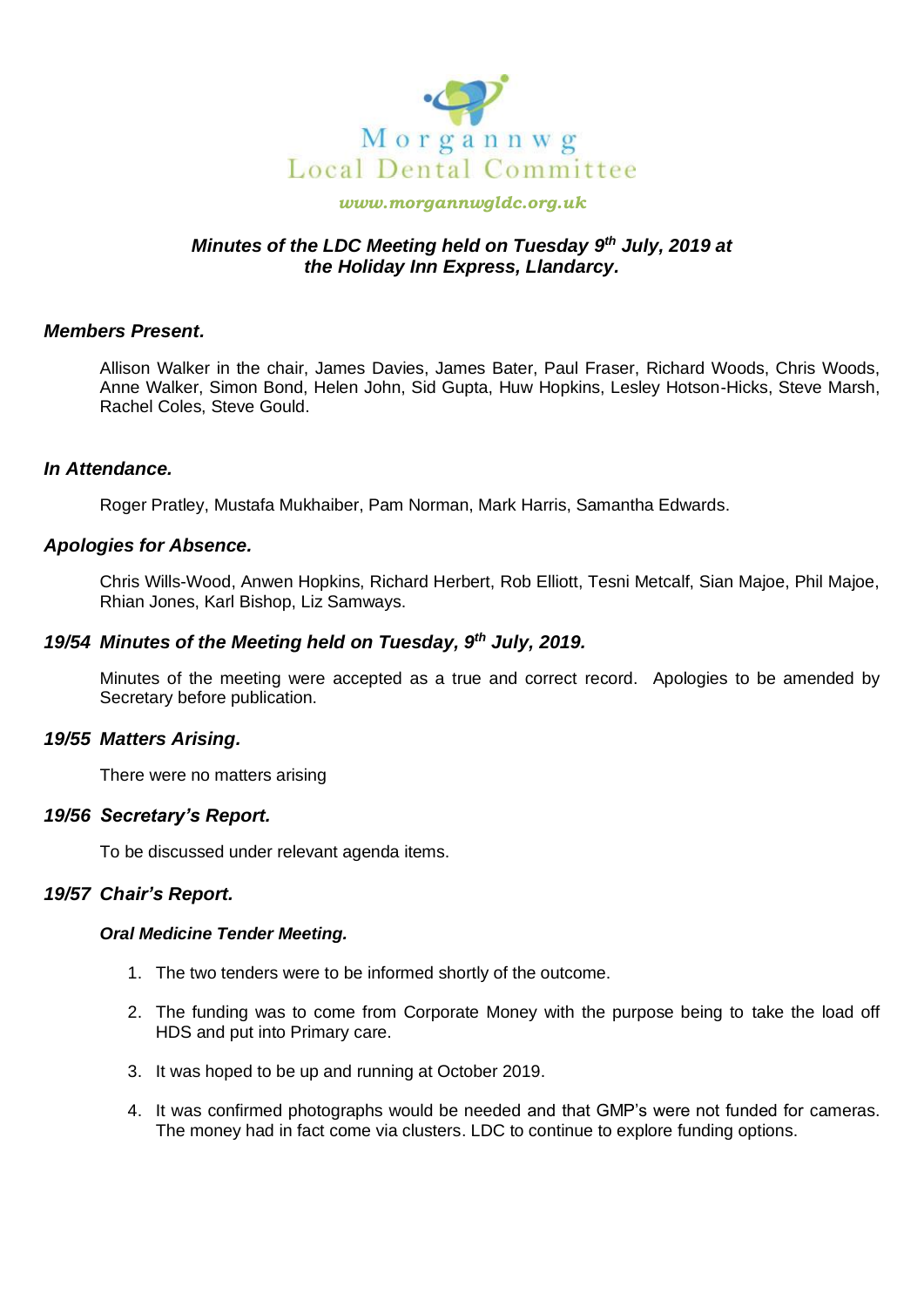# *19/58 Treasurer's Report and LDC Finance.*

| The balances now stand at:- | Current account | £189.57   |
|-----------------------------|-----------------|-----------|
|                             | Deposit account | £27981.55 |

## *19/59 Delegates' Reports.*

The Secretary had met with Sam Page Head of Primary Care, who is keen to engage with LDC going forward. She hopes attend the November meeting.

- 1. OOH GDP's have raised concern around the eventual falling away of Bridgend GDPs from the rota. It will lead to a shortage of GDPs prepared to join the rota and service will be affected.
- 2. Domiciliary The service is to carry on as before until March 2020 with Swansea Bay contract holder still providing the service to Bridgend patients. A task and finish group will need to be established.
- 3. Child only contract holders are being allowed to apply for Contract Reform although they will not be successful as scoring too low.
- 4. An update on the progress of GDP Fellowship was requested by LDC, Sam Page to ask Karl Bishop for update.
- 5. Discussed HIW pre-inspection support visit. It was acknowledged that these are supportive visits but there needs to be a formal agenda and not added onto year end visits unless specifically agreed/informed through an agenda.
- 6. Paediatric GA sessions were now to be held in the HDS setting, this decision was made without LDC consultation. Parkway had been invited to carry out sessions in the HDS. No agreement had been reached as yet.
- 7. Concerns had been raised that HDS recruitment was a major issue and they were currently twenty anaesthetists down on required numbers. Although this rational was being driven by CDO there was no plan as to how this was to be in place within six months.
- 8. The protocols for the SPA were to be requested again and Steve Key to be invited to become a co-opted member of LDC representing OMFS.
- 9. Orthodontics there were two orthodontic DES who had different referral protocols, one having to refer only to J Knox and the other able to refer wherever they wished. Sam Page to look into the reason for this.

## *19/60 Discussion on UDA uplift of £25 and DDRB uplift.*

Emailed to all members previously

There had been no reply as yet to the communication sent by the secretary.

The Secretary to alter the figures on the communication and raise at the next meeting of LDC/LHB.

# *19/61 WG Response to Health, Social Care and Sports Committee inquiry*

Emailed to all members previously.

To ask Mike Hedges AM to take to Plenary session next week. He has said happy to raise if called.